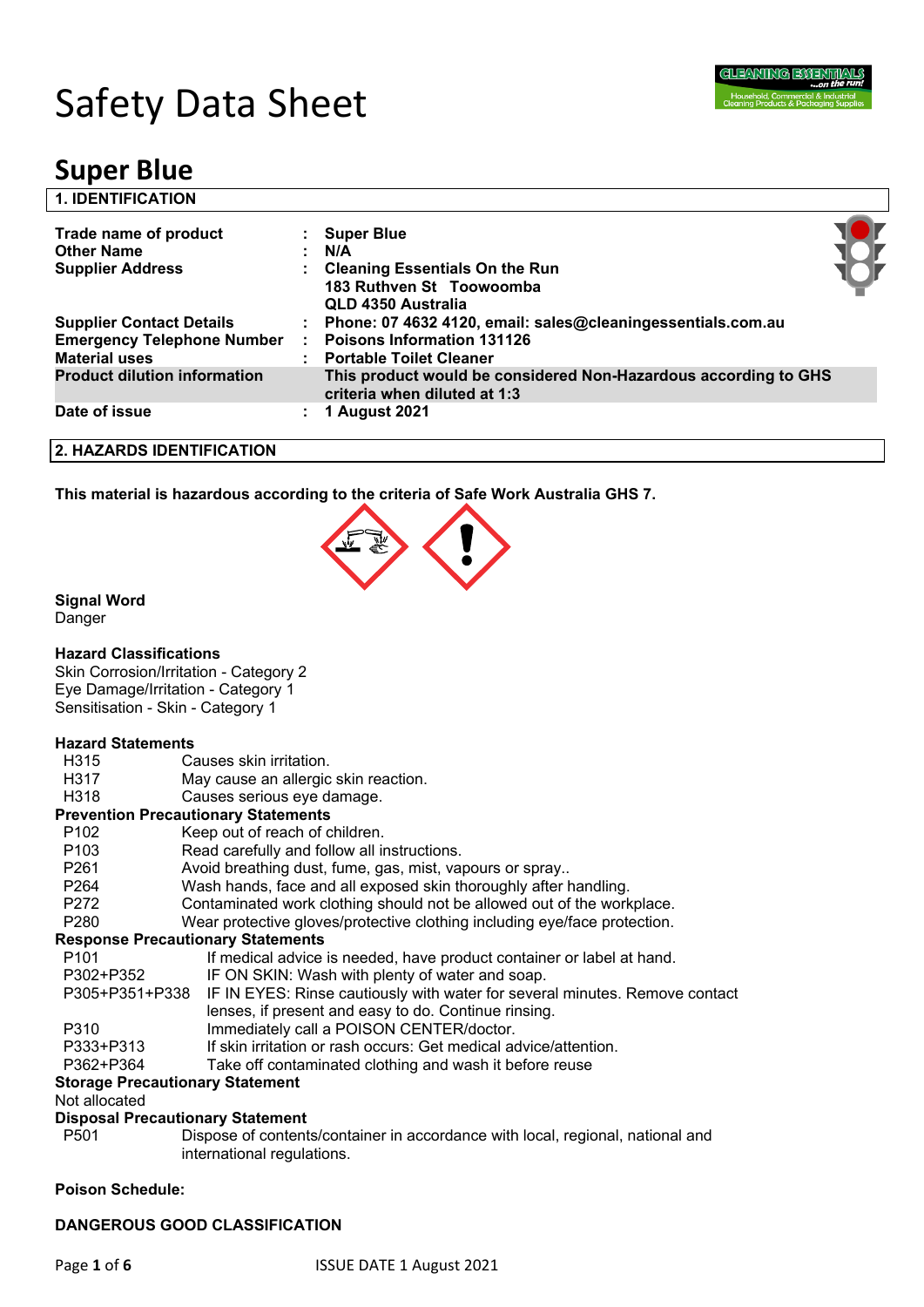Not classified as Dangerous Goods by the criteria of the "Australian Code for the Transport of Dangerous Goods by Road & Rail" and the "New Zealand NZS5433: Transport of Dangerous Goods on Land".

#### **3. COMPOSITION INFORMATION**

| <b>CHEMICAL ENTITY</b>                                                                  | CAS NO                  | <b>PROPORTION</b>                              |
|-----------------------------------------------------------------------------------------|-------------------------|------------------------------------------------|
| Benzalkonium chloride<br>Oils, eucalyptus<br>Ingredients determined to be Non-Hazardous | 68424-85-1<br>8000-48-4 | $1 - 5%$<br>$1 - 5%$<br><b>Balance</b><br>100% |

#### **4. FIRST AID MEASURES**

If poisoning occurs, contact a doctor or Poisons Information Centre (Phone Australia 131 126, New Zealand 0800 764 766).

**Inhalation:** Remove victim from exposure - avoid becoming a casualty. Remove contaminated clothing and loosen remaining clothing. Allow patient to assume most comfortable position and keep warm. Keep at rest until fully recovered. Seek medical advice if effects persist.

**Skin Contact:** Effects may be delayed. If skin or hair contact occurs, immediately remove contaminated clothing and flush skin and hair with running water. Continue flushing with water until advised to stop by the Poisons Information Centre or a Doctor; or for 15 minutes and transport to Doctor or Hospital.

**Eye contact:** Immediately irrigate with copious quantities of water for 15 minutes. Eyelids to be held open. Remove clothing if contaminated and wash skin. Urgently seek medical assistance. Transport to hospital or medical centre.

**Ingestion:** Rinse mouth with water. If swallowed, do NOT induce vomiting. Give a glass of water to drink. Never give anything by the mouth to an unconscious patient. If vomiting occurs give further water. Seek medical advice.

**PPE for First Aiders:** Wear gloves, safety glasses. Available information suggests that gloves made from should be suitable for intermittent contact. However, due to variations in glove construction and local conditions, the user should make a final assessment. Always wash hands before smoking, eating, drinking or using the toilet. Wash contaminated clothing and other protective equipment before storing or re-using.

**Notes to physician:** Treat symptomatically. Effects may be delayed. Can cause corneal burns.

#### **5. FIRE FIGHTING MEASURES**

**Hazchem Code:** Not applicable.

**Suitable extinguishing media:** If material is involved in a fire use water fog (or if unavailable fine water spray), alcohol resistant foam, standard foam, dry agent (carbon dioxide, dry chemical powder).

**Specific hazards:** Non-combustible material.

**Fire fighting further advice:** Not combustible, however following evaporation of aqueous component residual material can burn if ignited.

#### **6. ACCIDENTAL RELEASE MEASURES**

#### **SMALL SPILLS**

Wear protective equipment to prevent skin and eye contamination. Avoid inhalation of vapours or dust. Wipe up with absorbent (clean rag or paper towels). Collect and seal in properly labelled containers or drums for disposal.

#### **LARGE SPILLS**

Clear area of all unprotected personnel. Slippery when spilt. Avoid accidents, clean up immediately. Wear protective equipment to prevent skin and eye contamination and the inhalation of vapours. Work up wind or increase ventilation. Contain - prevent run off into drains and waterways. Use absorbent (soil, sand or other inert material). Collect and seal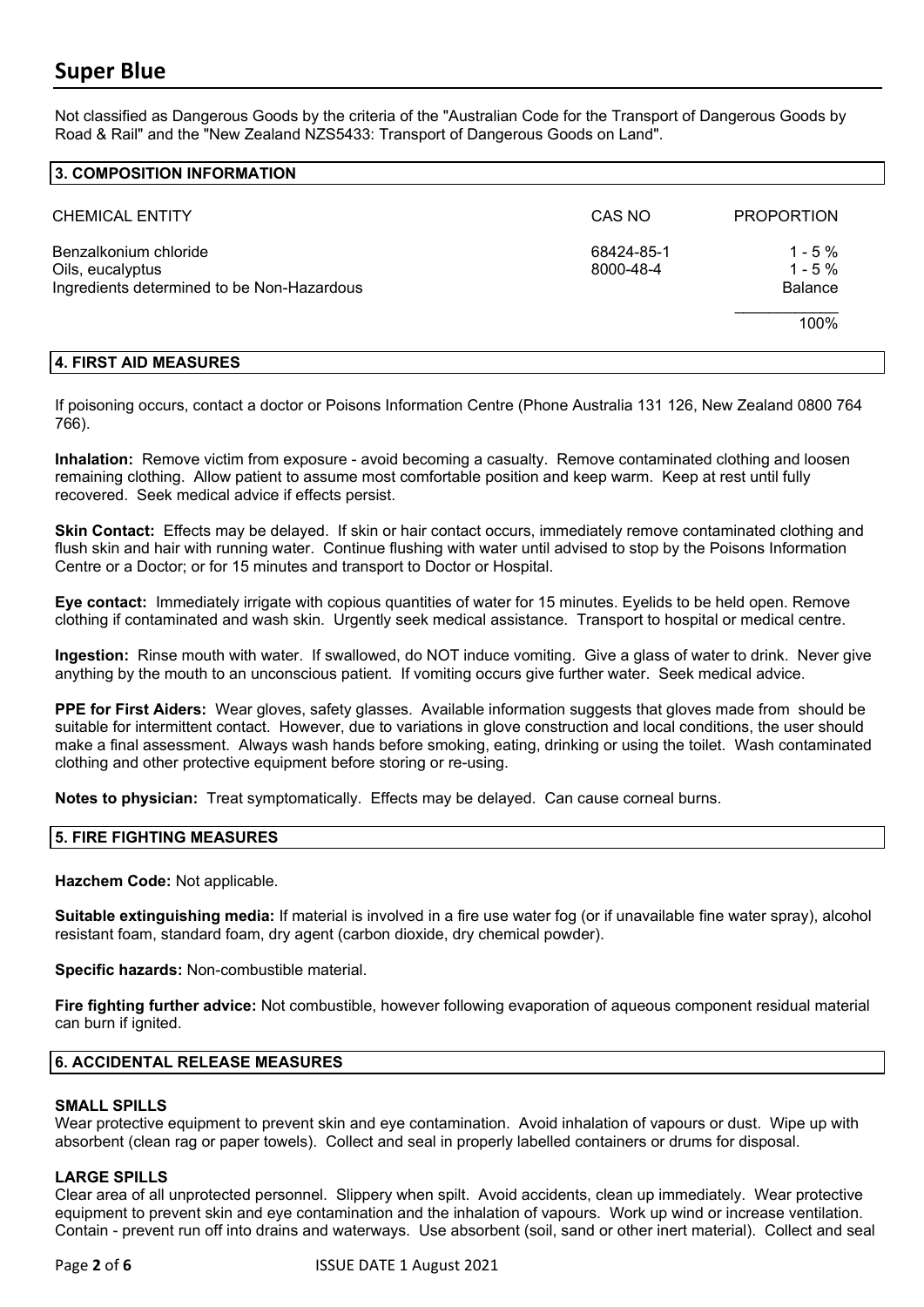in properly labelled containers or drums for disposal. If contamination of crops, sewers or waterways has occurred advise local emergency services.

#### **Dangerous Goods - Initial Emergency Response Guide No:** Not applicable

#### **7. HANDLING AND STORAGE**

**Handling:** Avoid eye contact and skin contact. Avoid inhalation of vapour, mist or aerosols.

**Storage:** Store in a cool, dry, well-ventilated place and out of direct sunlight. Store away from foodstuffs. Store away from incompatible materials described in Section 10. Store away from sources of heat and/or ignition. Keep container standing upright. Keep containers closed when not in use - check regularly for leaks.

#### **8. EXPOSURE CONTROLS / PERSONAL PROTECTION**

**National occupational exposure limits:** No value assigned for this specific material by Safe Work Australia.

**Biological Limit Values:** As per the "National Model Regulations for the Control of Workplace Hazardous Substances (Safe Work Australia)" the ingredients in this material do not have a Biological Limit Allocated.

**Engineering Measures:** Natural ventilation should be adequate under normal use conditions.

**Personal Protection Equipment:** GLOVES, SAFETY GLASSES.

Personal protective equipment (PPE) must be suitable for the nature of the work and any hazard associated with the work as identified by the risk assessment conducted.

Wear gloves, safety glasses. Available information suggests that gloves made from should be suitable for intermittent contact. However, due to variations in glove construction and local conditions, the user should make a final assessment. Always wash hands before smoking, eating, drinking or using the toilet. Wash contaminated clothing and other protective equipment before storing or re-using.

**Hygiene measures:** Keep away from food, drink and animal feeding stuffs. When using do not eat, drink or smoke. Wash hands prior to eating, drinking or smoking. Avoid contact with clothing. Avoid eye contact and skin contact. Avoid inhalation of vapour, mist or aerosols. Ensure that eyewash stations and safety showers are close to the workstation location.

#### **9. PHYSICAL AND CHEMICAL PROPERTIES**

| Form:   | Liquid     |
|---------|------------|
| Colour: | Blue       |
| Odour:  | Eucalyptus |

**Specific Gravity:** 1.05 - 1.06 **Boiling Point/Range (°C):** >100 **pH:**  $1.5 - 2.0$ 

**Solubility:** Completely soluble in water

(Typical values only - consult specification sheet)  $N Av = Not available, N App = Not applicable$ 

#### **10. STABILITY AND REACTIVITY**

**Chemical stability:** This material is thermally stable when stored and used as directed. **Conditions to avoid:** Elevated temperatures and sources of ignition. **Incompatible materials:** Oxidising agents. **Hazardous decomposition products:** Oxides of carbon and nitrogen, smoke and other toxic fumes. **Hazardous reactions:** No known hazardous reactions.

#### **11. TOXICOLOGICAL INFORMATION**

Page **3** of **6** ISSUE DATE 1 August 2021 No adverse health effects expected if the product is handled in accordance with this Safety Data Sheet and the product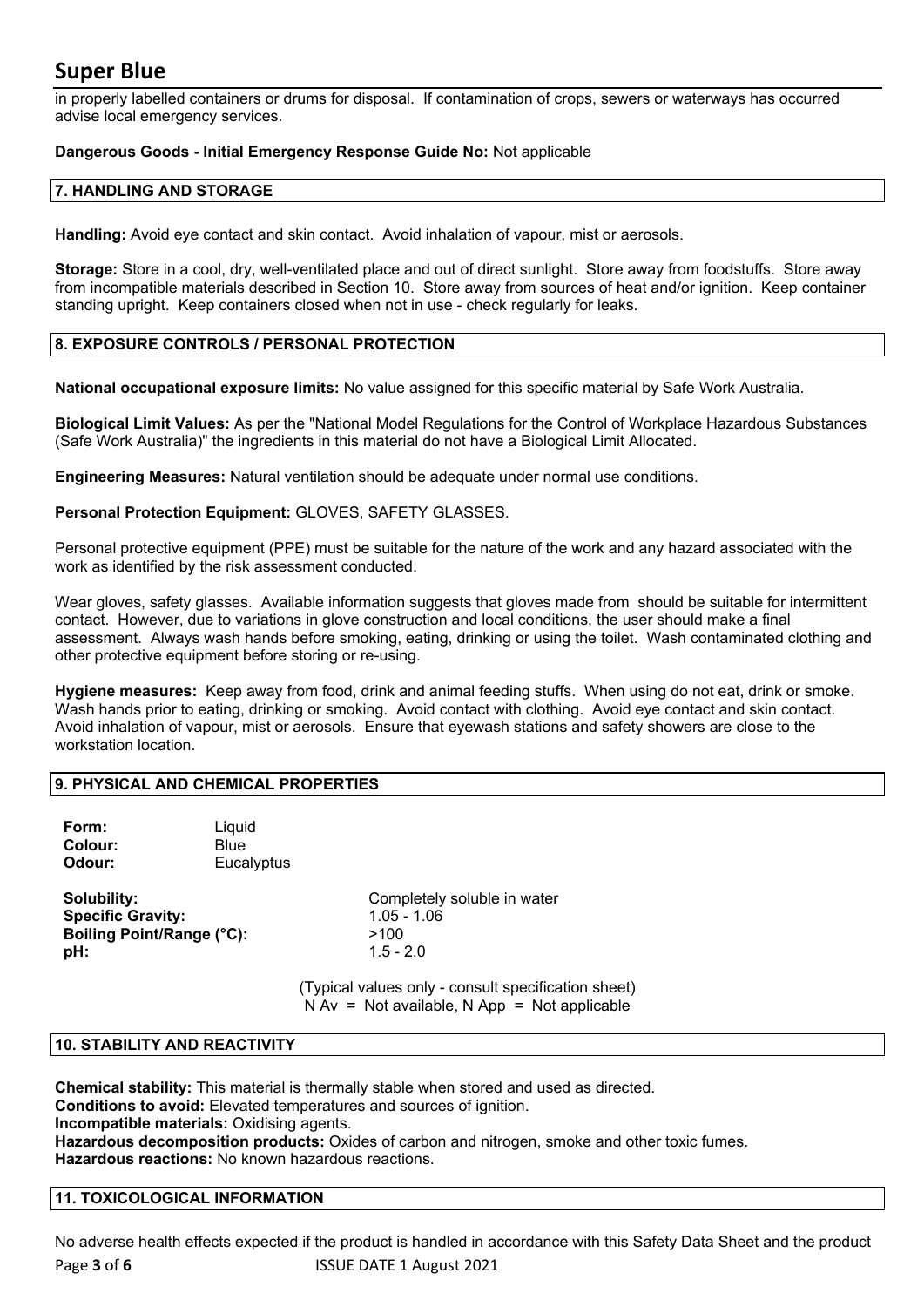label. Symptoms or effects that may arise if the product is mishandled and overexposure occurs are:

#### **Acute Effects**

**Inhalation:** Material may be an irritant to mucous membranes and respiratory tract.

**Skin contact:** Contact with skin will result in irritation. A skin sensitiser. Repeated or prolonged skin contact may lead to allergic contact dermatitis.

**Ingestion:** Swallowing can result in nausea, vomiting and irritation of the gastrointestinal tract.

**Eye contact:** A severe eye irritant. Corrosive to eyes: contact can cause corneal burns. Contamination of eyes can result in permanent injury.

#### **Acute toxicity**

**Inhalation:** This material has been classified as not hazardous for acute inhalation exposure. Acute toxicity estimate (based on ingredients):  $LC_{50} > 20.0$  mg/L for vapours or  $LC_{50} > 5.0$  mg/L for dust and mist.

**Skin contact:** This material has been classified as not hazardous for acute dermal exposure. Acute toxicity estimate (based on ingredients):  $LD_{50}$  > 2,000 mg/Kg bw

**Ingestion:** This material has been classified as not hazardous for acute ingestion exposure. Acute toxicity estimate (based on ingredients):  $LD_{50}$  > 2,000 mg/Kg bw

**Corrosion/Irritancy:** Eye: this material has been classified as a Category 1 Hazard (irreversible effects to eyes). Skin: this material has been classified as a Category 2 Hazard (reversible effects to skin).

**Sensitisation:** Inhalation: this material has been classified as not a respiratory sensitiser. Skin: this material has been classified as a Category 1 Hazard (skin sensitiser).

**Aspiration hazard:** This material has been classified as not an aspiration hazard.

**Specific target organ toxicity (single exposure):** This material has been classified as not a specific hazard to target organs by a single exposure.

#### **Chronic Toxicity**

**Mutagenicity:** This material has been classified as not a mutagen.

**Carcinogenicity:** This material has been classified as not a carcinogen.

**Reproductive toxicity (including via lactation):** This material has been classified as not a reproductive toxicant.

**Specific target organ toxicity (repeat exposure):** This material has been classified as not a specific hazard to target organs by repeat exposure.

#### **12. ECOLOGICAL INFORMATION**

Avoid contaminating waterways.

**Acute aquatic hazard:** This material has been classified as not hazardous for acute aquatic exposure. Acute toxicity estimate (based on ingredients): > 100 mg/L

**Long-term aquatic hazard:** This material has been classified as not hazardous for chronic aquatic exposure. Nonrapidly or rapidly degradable substance for which there are adequate chronic toxicity data available OR in the absence of chronic toxicity data, Acute toxicity estimate (based on ingredients): >100 mg/L, where the substance is not rapidly degradable and/or BCF < 500 and/or log  $K_{ow}$  < 4.

**Ecotoxicity:** No information available.

**Persistence and degradability:** No information available.

**Bioaccumulative potential:** No information available.

**Mobility:** No information available.

#### **13. DISPOSAL CONSIDERATIONS**

Persons conducting disposal, recycling or reclamation activities should ensure that appropriate personal protection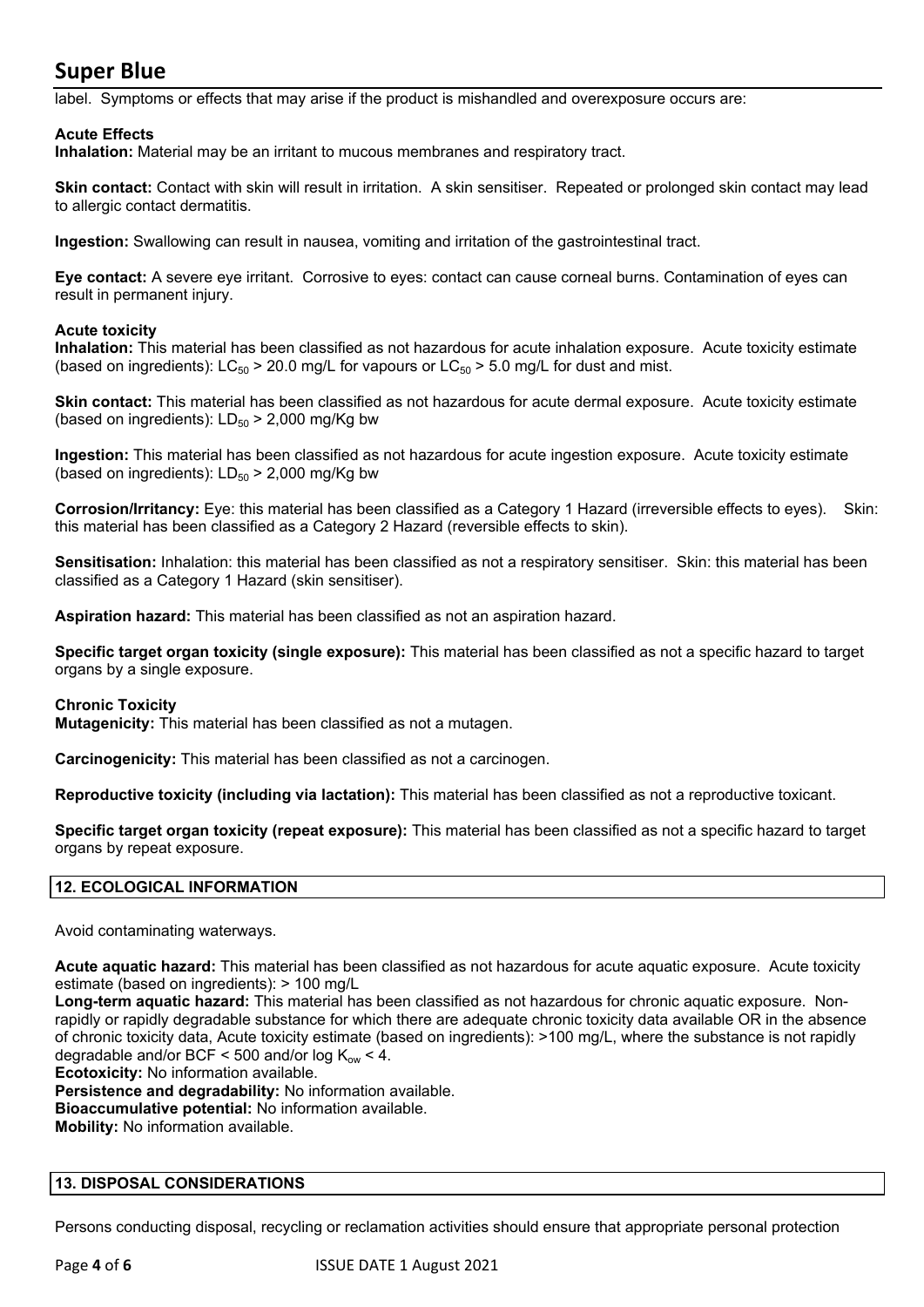equipment is used, see "Section 8. Exposure Controls and Personal Protection" of this SDS.

If possible material and its container should be recycled. If material or container cannot be recycled, dispose in accordance with local, regional, national and international Regulations.

#### **14. TRANSPORT INFORMATION**

#### **ROAD AND RAIL TRANSPORT**

Not classified as Dangerous Goods by the criteria of the "Australian Code for the Transport of Dangerous Goods by Road & Rail" and the "New Zealand NZS5433: Transport of Dangerous Goods on Land".

#### **MARINE TRANSPORT**

Not classified as Dangerous Goods by the criteria of the International Maritime Dangerous Goods Code (IMDG Code) for transport by sea.

#### **AIR TRANSPORT**

Not classified as Dangerous Goods by the criteria of the International Air Transport Association (IATA) Dangerous Goods Regulations for transport by air.

#### **15. REGULATORY INFORMATION**

#### **This material is not subject to the following international agreements:**

Montreal Protocol (Ozone depleting substances) The Stockholm Convention (Persistent Organic Pollutants) The Rotterdam Convention (Prior Informed Consent) Basel Convention (Hazardous Waste) International Convention for the Prevention of Pollution from Ships (MARPOL)

#### **16. OTHER INFORMATION**

**Literature References :** Preparation of Safety Data Sheets for Hazardous Chemicals Code of Practice. Standard for the Uniform Scheduling of Medicines and Poisons. Australian Code for the Transport of Dangerous Goods by Road & Rail. Workplace exposure standards, Safe Work Australia. Hazardous Sunstances/Chemicals Information System, Safe Work Australia. Globally Harmonised System of classification and labelling of chemicals. Raw material suppliers' SDS

#### **Symbio Traffic Light System**

| <b>Traffic Light</b> | Classified as Dangerous<br>Goods according to the<br>Australian Code for the<br><b>Transport of Dangerous</b><br>Goods by Road and Rail (7th<br>edition) (ADG7) | Classified as <b>Hazardous</b><br>according to the Globally<br><b>Harmonised System of</b><br><b>Classification and labelling of</b><br>Chemicals (GHS) as adopted<br>by Work, Health and Safety<br>regulations, Australia. | <b>Notes</b>                                                                                                                                                                                                                                                                            |
|----------------------|-----------------------------------------------------------------------------------------------------------------------------------------------------------------|-----------------------------------------------------------------------------------------------------------------------------------------------------------------------------------------------------------------------------|-----------------------------------------------------------------------------------------------------------------------------------------------------------------------------------------------------------------------------------------------------------------------------------------|
| <b>RED</b>           |                                                                                                                                                                 |                                                                                                                                                                                                                             | PLUS products that are NOT Classified as<br>Dangerous Goods according to ADG7, but<br>classified as Corrosive to eyes and skin<br>and/or Aspiration Hazard Category 1 and/or<br>Toxic to humans according to the GHS as<br>adopted by Work, Health and Safety<br>regulations, Australia |
| <b>AMBER</b>         | ×                                                                                                                                                               |                                                                                                                                                                                                                             | <b>EXCLUDING</b> products that are classified as<br>Corrosive to eyes and skin and/or Aspiration<br>Hazard Category 1 and/or Toxic to humans<br>according to the GHS as adopted by Work,<br>Health and Safety regulations, Australia                                                    |
| <b>GREEN</b>         | $\mathbf x$                                                                                                                                                     | $\mathbf x$                                                                                                                                                                                                                 |                                                                                                                                                                                                                                                                                         |

The information sourced for the preparation of this document was correct and complete at the time or writing to the best of the writer's knowledge. The document represents the commitment to the company's responsibilities surrounding the supply of this product, undertaken in good faith. This document should be taken as a safety guide for the product and its recommended uses but is in no